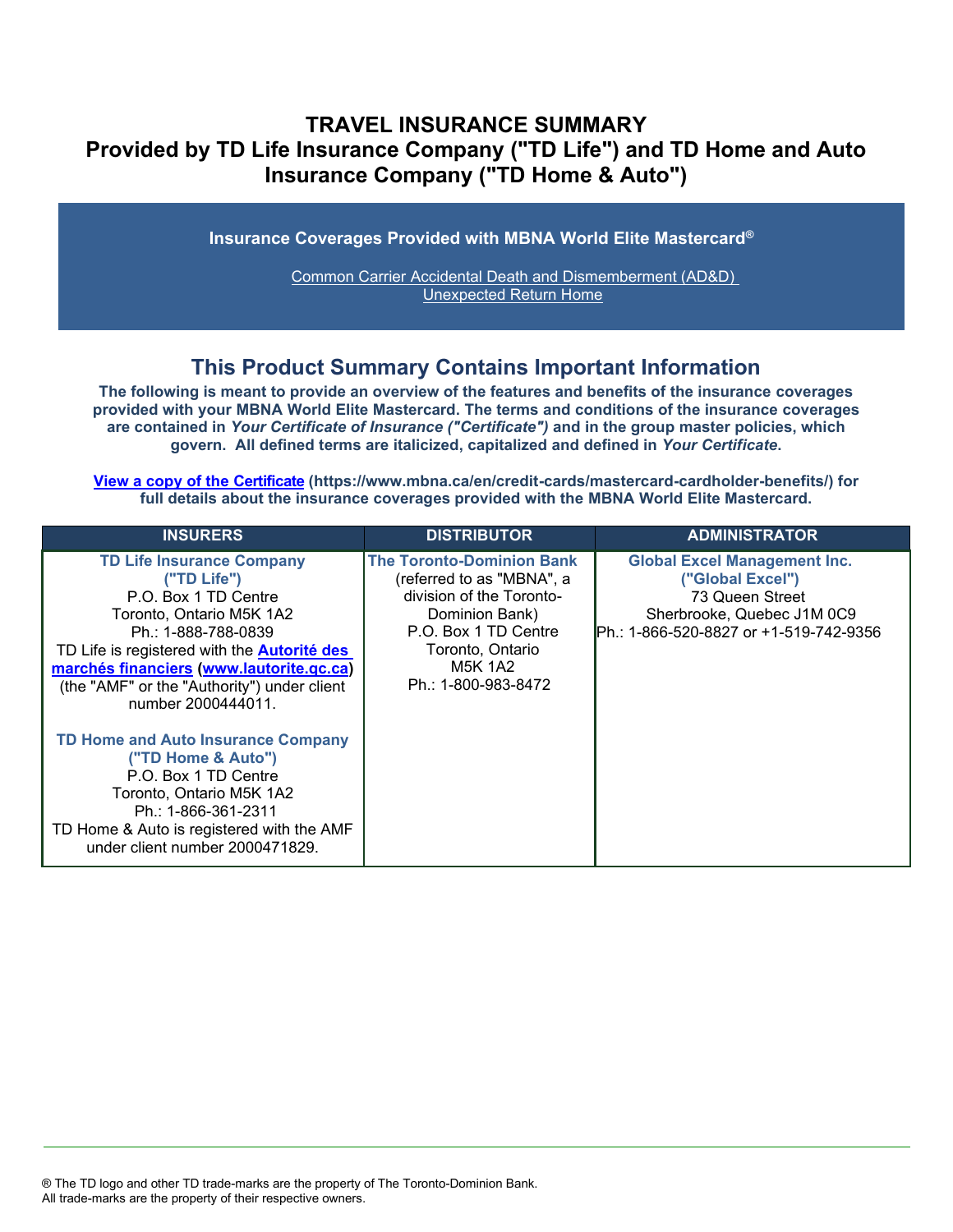# **General Information You Need to Know**

The following is applicable to **all insurance coverages** provided with the MBNA World Elite Mastercard, unless otherwise specified*:*



**Complaint Handling:** For information about our complaint processing policy and where a complaint may be filed, please visit our Customer Service & Problem Resolution page at: **<https://www.tdinsurance.com/customer-service/problem-resolution>**.



**Misrepresentation:** *You* must be accurate and complete in *Your* dealings with the *Insurer* at all times. The *Insurer* will not pay a claim if *You*, any person insured under *Your Certificate* or anyone acting on *Your* behalf makes a misrepresentation, attempts to deceive or mislead the *Insurer*, or makes a fraudulent, false or exaggerated statement or claim.



**Cancellation:** Insurance coverages are considered canceled on the date the credit card account is closed. If, at any time, *You* don't want these insurance coverages, *You* can decide not to use them or contact *Your* credit card provider to apply for a different credit card with alternative insurance coverages.



**Cost:** Your MBNA World Elite Mastercard has an annual fee charged by your credit card provider. No fee will be charged for the insurance coverages provided with the MBNA World Elite Mastercard.



**Claims:** *You* must report *Your* claim to *Our Administrator* by calling 1-866-520-8827 no later than the following time limits after the date the covered event(s) occurred:

#### **Common Carrier Accidental Death and Dismemberment (AD&D)**

- $\circ$  30 days; refer to section General Provisions under "Notice of Claim" for full details.
- **Unexpected Return Home**
	- $\circ$  30; refer to section General Provisions under "Notice of Claim" for full details.

Once *We* have approved the claim, *We* will notify *You* and payment will be made within 60 days. If the claim has been denied, *We* will inform *You* of the claim denial reasons within 60 days. *You* can appeal the decision by submitting new information to *Our Administrator*. For complete details, please see the applicable claims section (as listed above) in *Your Certificate.*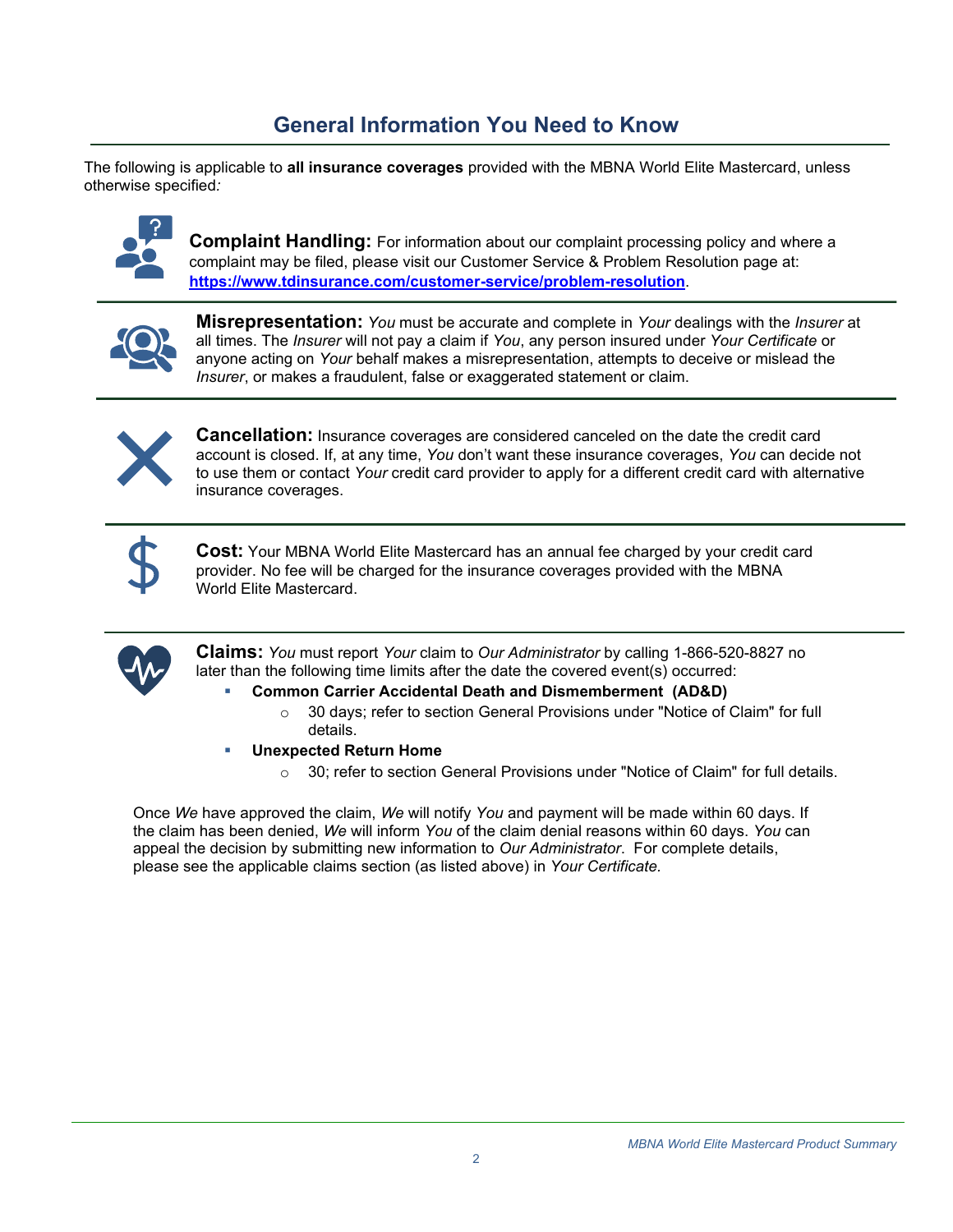# **General Information You Need to Know**

**Eligibility:**

| <b>Benefit</b>                  | <b>Who is Eligible</b>             | <b>Additional Eligibility Requirements</b> |
|---------------------------------|------------------------------------|--------------------------------------------|
| <b>Common Carrier</b>           | <b>Primary Cardholder</b>          | Benefits apply when the                    |
| <b>Accidental Death and</b>     | <b>Primary Cardholder's Spouse</b> | Cardholder charges all or part             |
| <b>Dismemberment (AD&amp;D)</b> | <b>Primary Cardholder's</b>        | of the cost of an Insured                  |
|                                 | <b>Dependent Children</b>          | Person's fare for travel on a              |
|                                 |                                    | Common Carrier to the                      |
|                                 |                                    | Account prior to departure.                |
| <b>Unexpected Return Home</b>   | <b>Primary Cardholder</b>          | Benefits apply when the<br>ш               |
|                                 | <b>Primary Cardholder's Spouse</b> | Cardholder charges all or part             |
|                                 | <b>Primary Cardholder's</b>        | of the cost of the fare for                |
|                                 | <b>Dependent Children</b>          | travel                                     |

**Note:** For full details, please see the "Eligibility" section and/or the definition of "*Insured Person*" in each *Certificate*.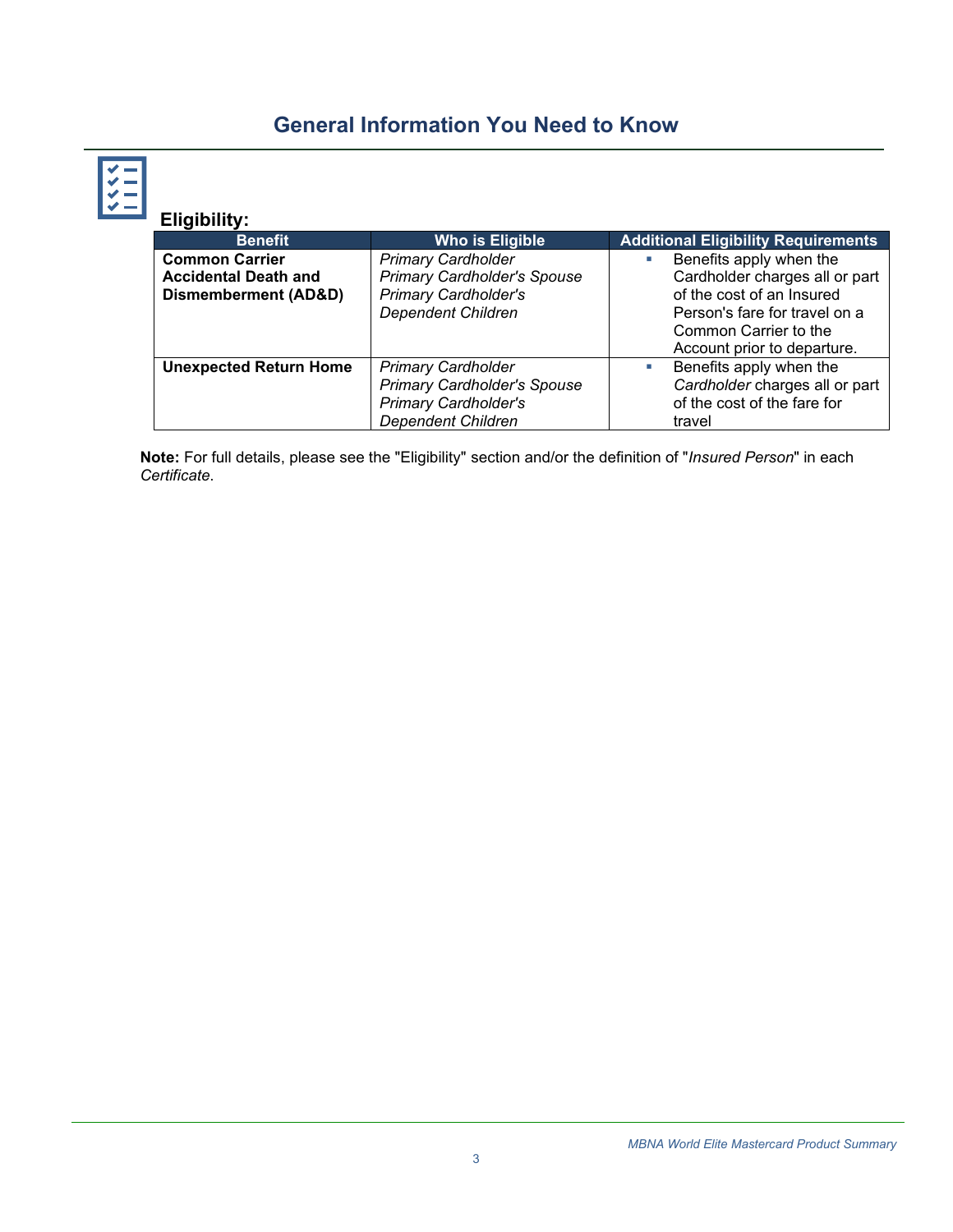## **Common Carrier Accidental Death and Dismemberment (AD&D)**

*Issued by TD Life Insurance Company under Group Policy Number TGV008 (the "Policy") to MBNA, a division of The Toronto-Dominion Bank (the "Policyholder"). Global Excel provides Claims and Assistance services under the Group Policy.*

#### **What is included in this coverage?**

Common Carrier Accidental Death and Dismemberment (AD&D) provides coverage in the event that an *Insured Person*, while traveling as a passenger on a *Common Carrie*r during a *Trip* suffers an *Accidental Bodily Injury.*

#### **What are the benefits?**

| <b>Benefit</b>                                                                | <b>Maximum Benefit Payable</b> |  |  |
|-------------------------------------------------------------------------------|--------------------------------|--|--|
| Accidental Death and Dismemberment, Loss of Sight, Speech, or Hearing Benefit |                                |  |  |
| Loss of Life                                                                  | \$1,000,000                    |  |  |
| Loss of Both Hands or Feet                                                    | \$1,000,000                    |  |  |
| Loss of One Foot or One Hand and the Entire Sight of One Eye                  | \$1,000,000                    |  |  |
| Loss of Entire Sight of Both Eyes                                             | \$1,000,000                    |  |  |
| Loss of One Hand and One Foot                                                 | \$1,000,000                    |  |  |
| Loss of Speech and Hearing                                                    | \$1,000,000                    |  |  |
| Loss of One Hand or One Foot                                                  | \$500,000                      |  |  |
| Loss of Entire Sight of One Eye                                               | \$500,000                      |  |  |
| Loss of Speech                                                                | \$500,000                      |  |  |
| Loss of Hearing                                                               | \$500,000                      |  |  |
| Loss of Thumb and Index Finger on the same hand                               | \$250,000                      |  |  |

**Note: If an** *Insured Person* **has multiple Losses as a result of one accident, only the single largest benefit amount applicable to the Loss suffered is payable. The loss of life benefit of a** *Cardholder* **will be paid to the designated beneficiary that must be in writing and filed with** *Our Administrator***.** 

#### **What are the limitations and exclusions?**

This insurance contains limitations and exclusions. Benefits will not be paid if the Loss is directly or indirectly as a result of one or more of the following:

- Disease
- **Suicide**
- War or Insurrection
- **Intoxication**
- Drugs or Poison
- Criminal Offence
- **Medical Complications**

For complete details, please see Part 2 – Common Carrier Accidental Death and Dismemberment (AD&D) Benefits Certificate of Insurance section in *Your Certificate.*